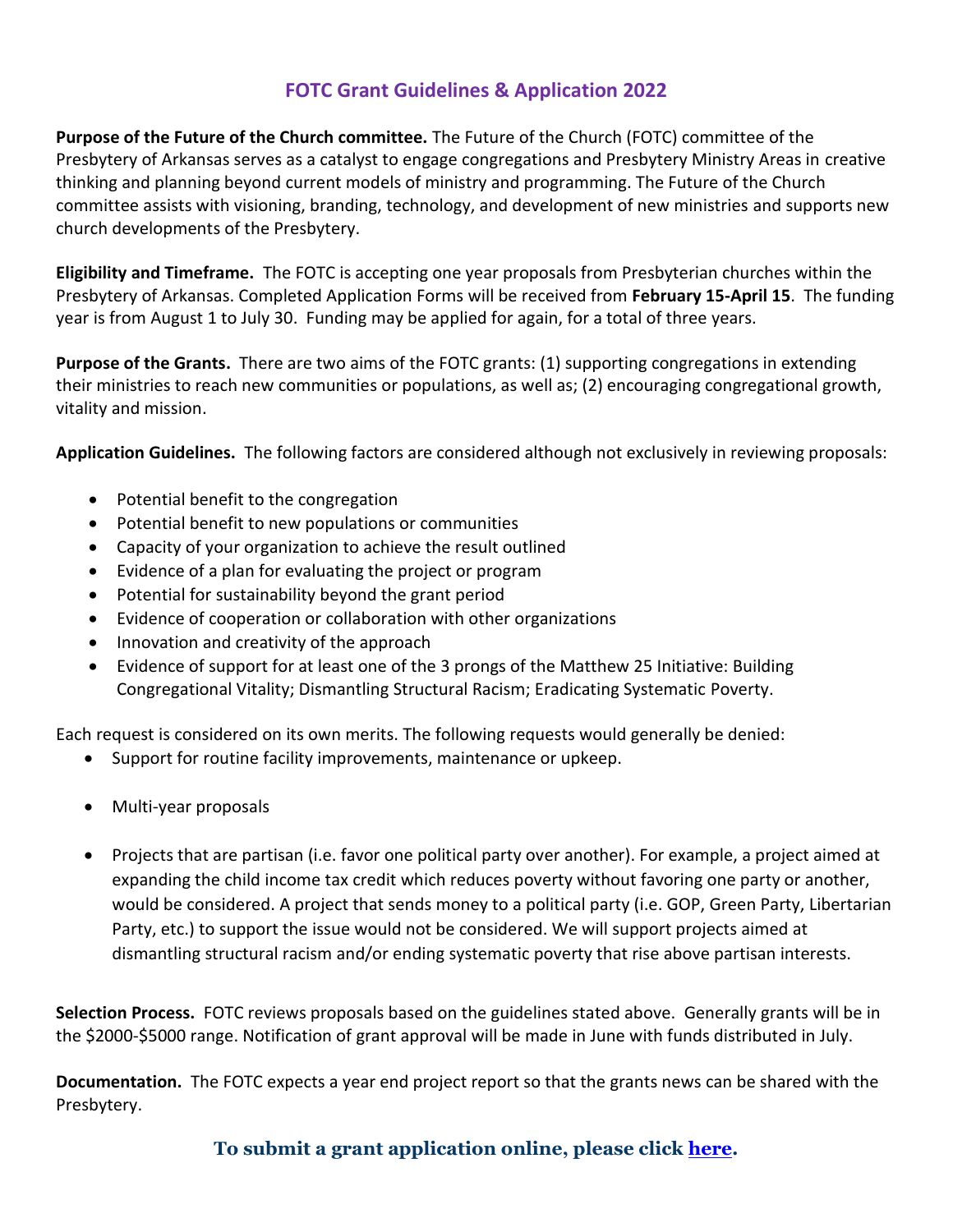**Submit to:** Carol Clark, Presbytery "Builder" 12706 Meadows Edge Lane Little Rock AR 72211 or email to: [cbclark05@aol.com](mailto:cbclark05@aol.com)

**Questions?** Email: Carol Clark at [cbclark05@aol.com](mailto:cbclark05@aol.com) or Steven Kurtz, chair of the Future of the Church Committee [stevendkurtz@gmail.com.](mailto:stevendkurtz@gmail.com) Or call Carol Clark at 501-563-6279.

## **Section 1: ABOUT YOUR CHURCH**

| Would you like to receive periodic emails about other grant opportunities?  Yes___ No___                                             |                                                                                                                                                                 |
|--------------------------------------------------------------------------------------------------------------------------------------|-----------------------------------------------------------------------------------------------------------------------------------------------------------------|
| <b>Section 2: PROPOSAL INFORMATION</b><br>1. Please give a 3-5 sentence summary of the project for which you are requesting funding: |                                                                                                                                                                 |
|                                                                                                                                      | 2. Number of people who will be served:<br><u>Ceographic area served:</u> Contact area served: <u>Contact area served:</u> <u>Contact area served:</u> <u> </u> |
| 3.                                                                                                                                   | List other congregations or organizations with which you will be collaborating or cooperating (briefly, how?):                                                  |
| 4. Project start date:______________                                                                                                 | Project end date:___________________                                                                                                                            |
|                                                                                                                                      |                                                                                                                                                                 |
| 6. Dollar amount requested for this grant including an itemized budget:<br>                                                          |                                                                                                                                                                 |